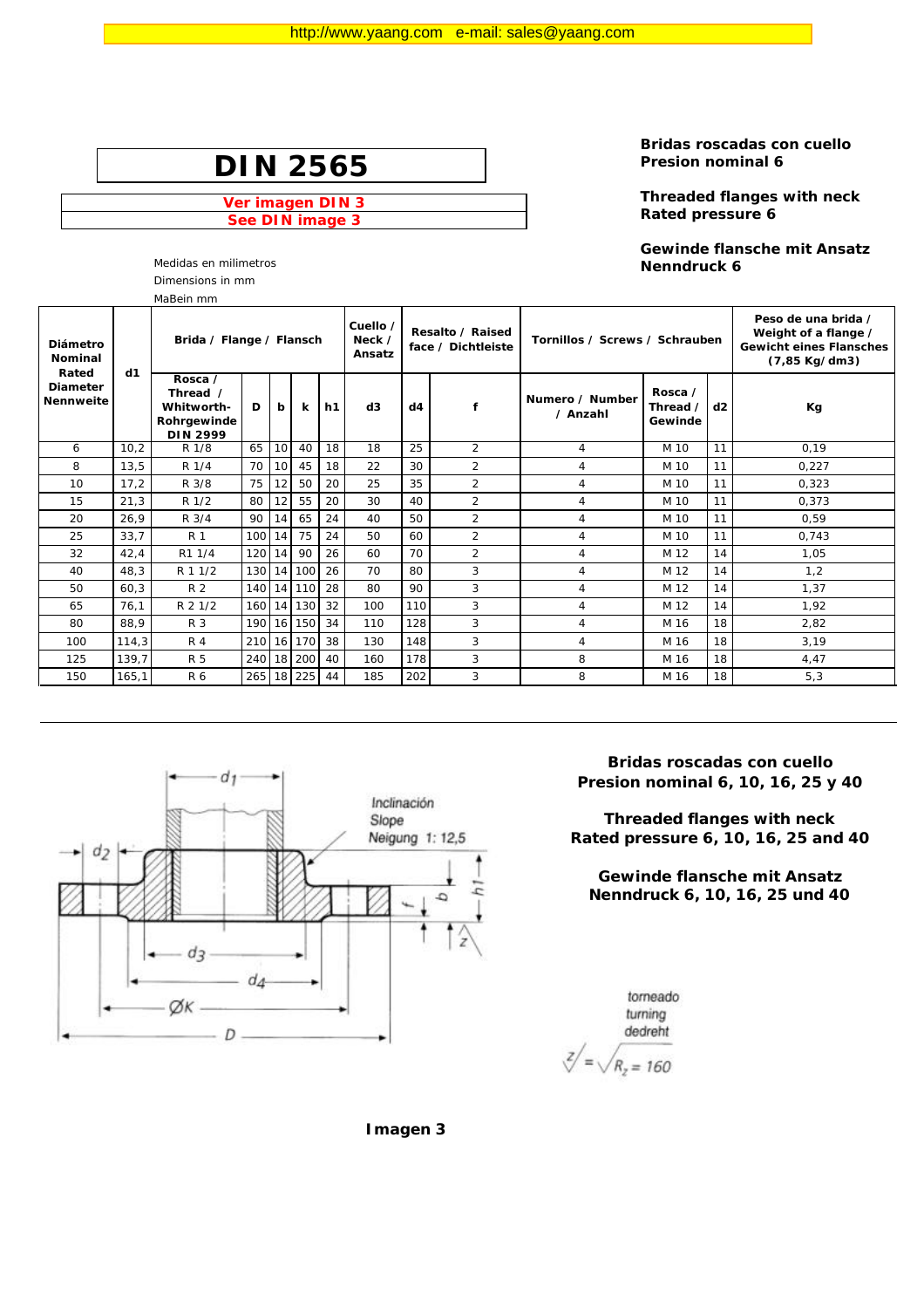### **Ver imagen DIN 3 See DIN image 3**

Medidas en milimetros

Dimensions in mm

MaBein mm

**Bridas roscadas con cuello Presion nominal 10 y 16** 

### **Threaded flanges with neck Rated pressure 10 and 16**

**Gewinde flansche mit Ansatz Nenndruck 10 und 16**

| Diámetro<br><b>Nominal</b>                   |       | Brida / Flange / Flansch                                            |        |    |             |    | Cuello /<br>Neck /<br>Ansatz | Resalto /<br>Raised face /<br><b>Dichtleiste</b> |                |                                | Tornillos / Screws /<br>Schrauben |     | Peso de una brida / Weight<br>of a flange / Gewicht eines<br>Flansches (7,85 Kg/dm3) |
|----------------------------------------------|-------|---------------------------------------------------------------------|--------|----|-------------|----|------------------------------|--------------------------------------------------|----------------|--------------------------------|-----------------------------------|-----|--------------------------------------------------------------------------------------|
| Rated<br><b>Diameter</b><br><b>Nennweite</b> | d1    | Rosca /<br>Thread /<br>Whitworth-<br>Rohrgewinde<br><b>DIN 2999</b> | D<br>b |    | $\mathbf k$ | h1 | d3                           | d4                                               | f              | Numero /<br>Number /<br>Anzahl | Rosca /<br>Thread /<br>Gewinde    | d2  | Кg                                                                                   |
| 6                                            | 10,2  | R 1/8                                                               | 75     | 12 | 50          | 18 | 20                           | 32                                               | 2              | 4                              | M 10                              | 11  | 0,326                                                                                |
| 8                                            | 13,5  | R 1/4                                                               | 80     | 12 | 55          | 18 | 25                           | 38                                               | $\overline{2}$ | 4                              | M 10                              | 11  | 0,38                                                                                 |
| 10                                           | 17,2  | R 3/8                                                               | 90     | 14 | 60          | 20 | 30                           | 40                                               | $\overline{2}$ | 4                              | M 12                              | 14  | 0,544                                                                                |
| 15                                           | 21,3  | R 1/2                                                               | 95     | 14 | 65          | 20 | 35                           | 45                                               | $\overline{2}$ | 4                              | M 12                              | 14  | 0.613                                                                                |
| 20                                           | 26,9  | R 3/4                                                               | 105    | 16 | 75          | 24 | 45                           | 58                                               | 2              | 4                              | M 12                              | 14  | 0.91                                                                                 |
| 25                                           | 33,7  | R 1                                                                 | 115 16 |    | 85          | 24 | 52                           | 68                                               | $\overline{2}$ | 4                              | M 12                              | 14  | 1,1                                                                                  |
| 32                                           | 42,4  | R 1 1/4                                                             |        |    | 140 16 100  | 26 | 60                           | 78                                               | 2              | 4                              | M 16                              | 18  | 1,6                                                                                  |
| 40                                           | 48,3  | R1 1/2                                                              | 150    |    | 16 110      | 26 | 70                           | 88                                               | 3              | 4                              | M 16                              | 18' | 1,78                                                                                 |
| 50                                           | 60,3  | R <sub>2</sub>                                                      |        |    | 165 18 125  | 28 | 85                           | 102                                              | 3              | 4                              | M 16                              | 18  | 2,43                                                                                 |
| 65                                           | 76,1  | R 2 1/2                                                             |        |    | 185 18 145  | 32 | 105                          | 122                                              | 3              | 4                              | M 16                              | 18  | 3,18                                                                                 |
| 80                                           | 88,9  | R 3                                                                 | 200    |    | 20 160      | 34 | 118                          | 138                                              | 3              | 8                              | M 16                              | 18  | 4,12                                                                                 |
| 100                                          | 114,3 | <b>R4</b>                                                           | 220    | 20 | 180         | 38 | 140                          | 158                                              | 3              | 8                              | M 16                              | 18  | 4.47                                                                                 |
| 125                                          | 139,7 | <b>R5</b>                                                           | 250    | 22 | 210         | 40 | 168                          | 188                                              | 3              | 8                              | M 16                              | 18  | 6, 13                                                                                |
| 150                                          | 165,1 | R 6                                                                 | 285    | 22 | 240         | 44 | 195                          | 212                                              | 3              | 8                              | M20                               | 22  | 7,92                                                                                 |

**Bridas roscadas con cuello Presion nominal 6, 10, 16, 25 y 40**

**Threaded flanges with neck Rated pressure 6, 10, 16, 25 and 40**

**Gewinde flansche mit Ansatz Nenndruck 6, 10, 16, 25 und 40**



torneado turning dedreht

 $Z/\sqrt{R_z=160}$ 

**Imagen 3**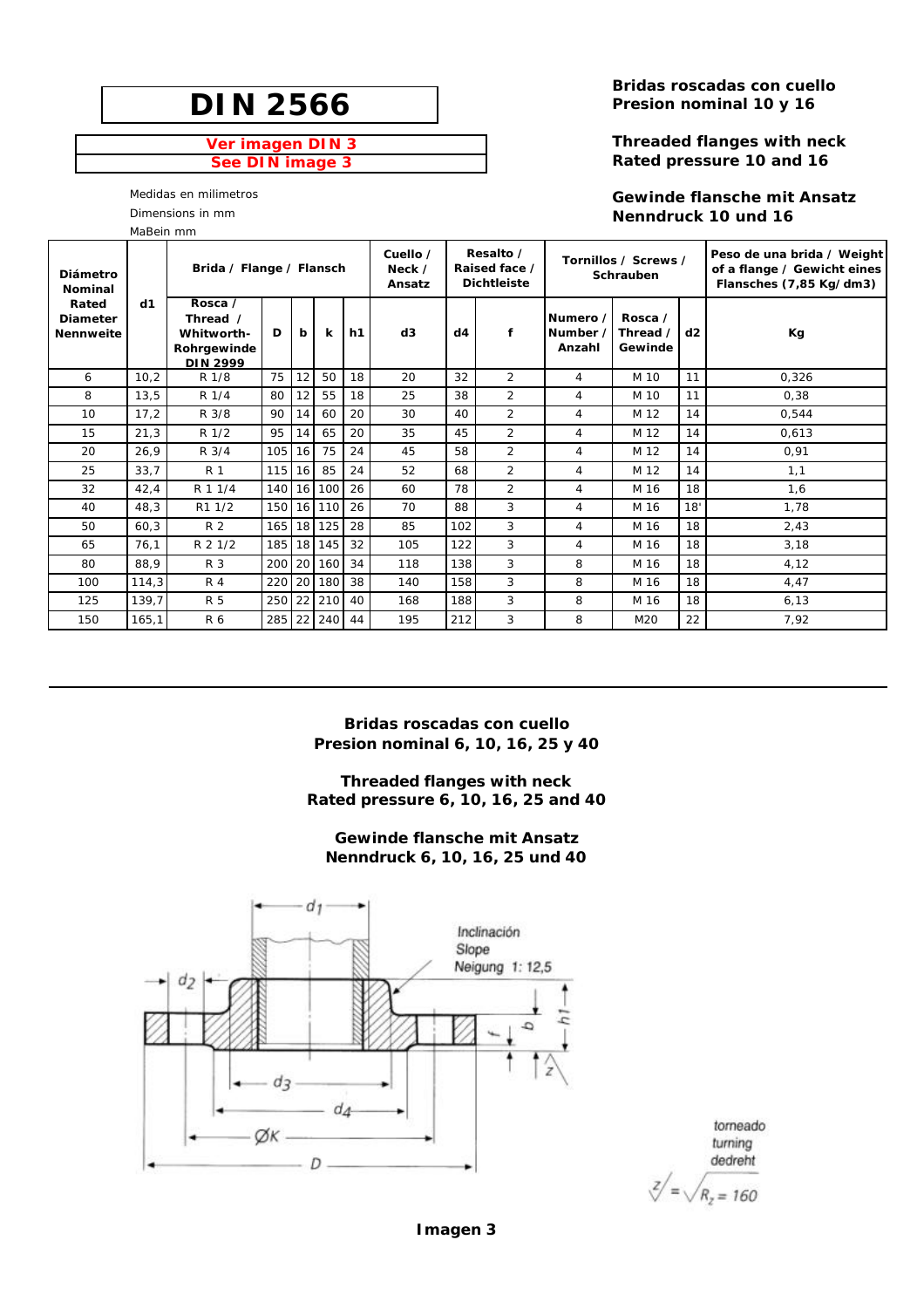### **Ver imagen DIN 3 See DIN image 3**

Medidas en milimetros

Dimensions in mm

MaBein mm

**Bridas roscadas con cuello Presion nominal 25 y 40**

### **Threaded flanges with neck Rated pressure 25 and 40**

### **Gewinde flansche mit Ansatz Nenndruck 25 und 40**

| Diámetro<br><b>Nominal</b><br>Rated | d1    | Brida / Flange / Flansch                                            |        |                 |            |    | Cuello /<br>Neck $\prime$<br>Ansatz |     | Resalto /<br>Raised face /<br><b>Dichtleiste</b> |                                | Tornillos / Screws /<br>Schrauben | Peso de una brida /<br>Weight of a flange /<br><b>Gewicht eines Flansches</b><br>(7,85 Kg/dm3) |       |
|-------------------------------------|-------|---------------------------------------------------------------------|--------|-----------------|------------|----|-------------------------------------|-----|--------------------------------------------------|--------------------------------|-----------------------------------|------------------------------------------------------------------------------------------------|-------|
| <b>Diameter</b><br><b>Nennweite</b> |       | Rosca /<br>Thread /<br>Whitworth-<br>Rohrgewinde<br><b>DIN 2999</b> | D      | b               | k          | h1 | d3                                  | d4  | f                                                | Numero /<br>Number /<br>Anzahl | Rosca /<br>Thread /<br>Gewinde    | d2                                                                                             | Кg    |
| 6                                   | 10.2  | R 1/8                                                               | 75     | 14              | 50         | 20 | 20                                  | 32  | 2                                                | 4                              | M 10                              | 11                                                                                             | 0,388 |
| 8                                   | 13,5  | R 1/4                                                               | 80     | 14              | 55         | 20 | 25                                  | 38  | $\overline{2}$                                   | 4                              | M 10                              | 11                                                                                             | 0,45  |
| 10                                  | 17,2  | R 3/8                                                               | 90     | 16              | 60         | 22 | 30                                  | 40  | $\overline{2}$                                   | 4                              | M 12                              | 14                                                                                             | 0,63  |
| 15                                  | 21,3  | R <sub>1/2</sub>                                                    | 95     | 16              | 65         | 22 | 35                                  | 45  | $\overline{2}$                                   | 4                              | M 12                              | 14                                                                                             | 0,71  |
| 20                                  | 26.9  | R 3/4                                                               | 105    | 18              | 75         | 26 | 45                                  | 58  | $\overline{2}$                                   | 4                              | M 12                              | 14                                                                                             | 1.03  |
| 25                                  | 33,7  | R 1                                                                 | 115    | 18              | 85         | 28 | 52                                  | 68  | $\overline{2}$                                   | 4                              | M 12                              | 14                                                                                             | 1.28  |
| 32                                  | 42,4  | R 1 1/4                                                             | 140    | 18 <sup>1</sup> | 100        | 30 | 60                                  | 78  | 2                                                | 4                              | M 16                              | 18                                                                                             | 1.87  |
| 40                                  | 48,3  | R 1 1/2                                                             | 150    |                 | 18 110     | 32 | 70                                  | 88  | 3                                                | 4                              | M 16                              | 18                                                                                             | 2,14  |
| 50                                  | 60,3  | R 2                                                                 | 165 20 |                 | 125        | 34 | 85                                  | 102 | 3                                                | 4                              | M 16                              | 18                                                                                             | 2,85  |
| 65                                  | 76.1  | R 2 1/2                                                             | 185    | 22              | 145        | 38 | 105                                 | 122 | 3                                                | 8                              | M 16                              | 18                                                                                             | 3.85  |
| 80                                  | 88,9  | R 3                                                                 | 200    | 24              | 160        | 40 | 118                                 | 138 | 3                                                | 8                              | M 16                              | 18                                                                                             | 4.8   |
| 100                                 | 114,3 | R 4                                                                 | 235 24 |                 | 190        | 44 | 145                                 | 162 | 3                                                | 8                              | M2O                               | 22                                                                                             | 6,43  |
| 125                                 | 139,7 | <b>R5</b>                                                           | 270    | 26              | 220        | 48 | 170                                 | 188 | 3                                                | 8                              | M <sub>24</sub>                   | 26                                                                                             | 8,77  |
| 150                                 | 165,1 | R 6                                                                 |        |                 | 300 28 250 | 52 | 200                                 | 218 | 3                                                | 8                              | M <sub>24</sub>                   | 26                                                                                             | 10,5  |

**Bridas roscadas con cuello Presion nominal 6, 10, 16, 25 y 40**

**Threaded flanges with neck Rated pressure 6, 10, 16, 25 and 40**

**Gewinde flansche mit Ansatz Nenndruck 6, 10, 16, 25 und 40**



torneado turning dedreht

# $\sqrt{z}/=\sqrt{R_z=160}$

**Imagen 3**